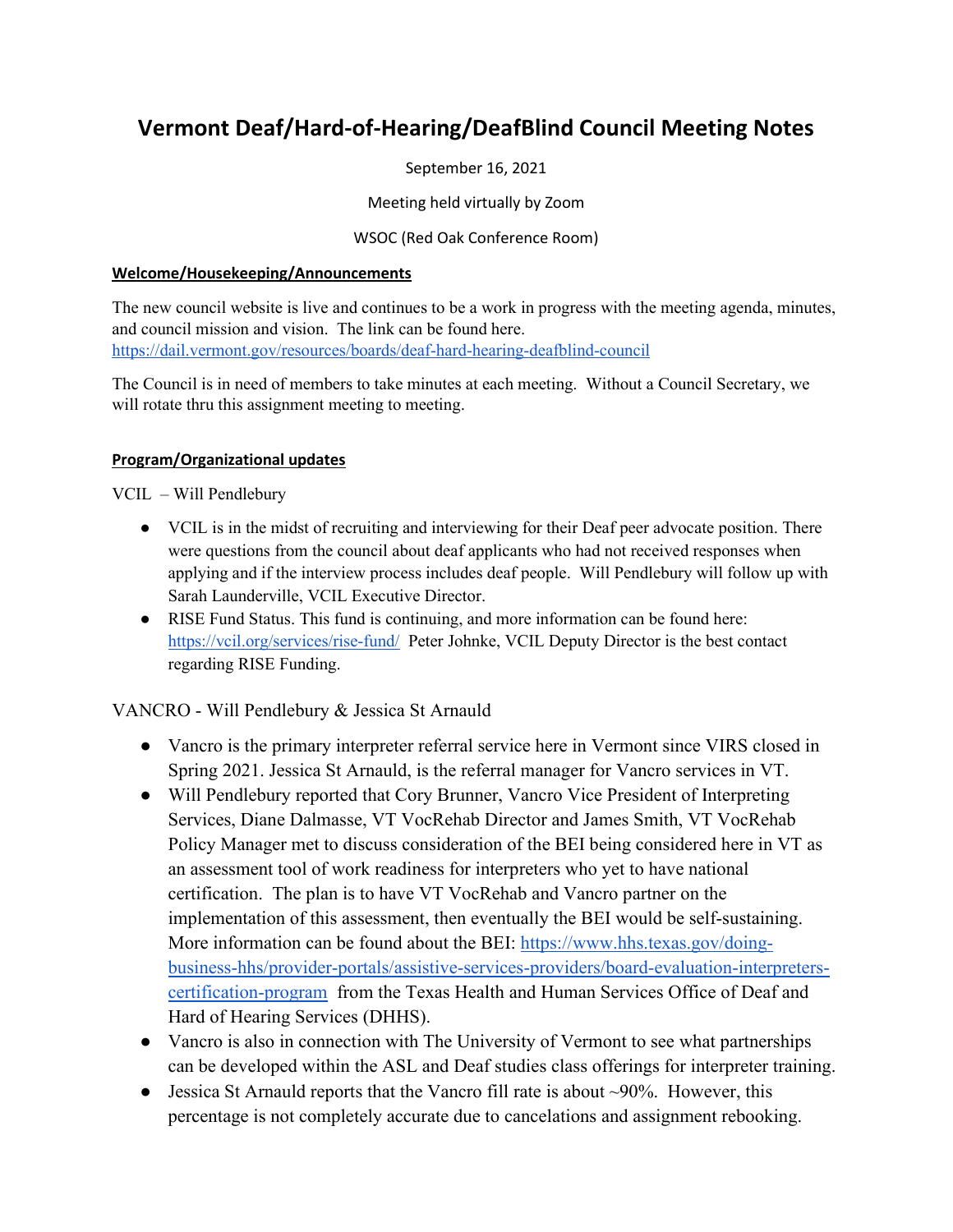Please feel free to contact Jessica with any Vancro related comments/questions [jessica.starnauld@vancro.com](mailto:jessica.starnauld@vancro.com)

## VTAD – Elena Shapiro

● VTAD is currently working on its bylaws and elections for new officers. An October 30<sup>th</sup> Annual Statewide meeting is planned, however, it is not clear if that will be virtual or in person. As of today, it is planned to be in person in White River Junction.

## HLAA – Deb Baker

• The VT HLAA chapter has been quiet this summer, taking some time off. However, the Steering Committee met on September 1st to plan for the upcoming year. The next HLAA chapter meeting is October 6th, 12-1 pm ET. A representative from Inno Caption: <https://innocaption.com/>will be in attendance. The presentation will be focused on the Inno captioning service for cell phones. The meeting is open to the public and all council members are welcome to attend.

## ARPA – Megan Tierney-Ward

- 2021 American Rescue Plan Act (ARPA). AHS is leading this for VT, with a public comment period this summer. 65 letters and over 80 people attending the public hearing, with 120 ideas on how to use the funding. This funding is related to state match funding for Medicaid dollars for Home and Community-Based Services. There is currently a workgroup working on all comments received further details about the ARPA Home and Community-Based Services enhanced funding can be found at: [https://humanservices.vermont.gov/about-us/medicaid-administration/global](https://humanservices.vermont.gov/about-us/medicaid-administration/global-commitment-health-1115-waiver/home-and-community-based#:%7E:text=Home%20and%20Community-Based%20Services%20Enhanced%20Funding%20Section%209817,Expand%2C%20and%20Strengthen%20HCBS%20under%20the%20Medicaid%20Program)[commitment-health-1115-waiver/home-and-community](https://humanservices.vermont.gov/about-us/medicaid-administration/global-commitment-health-1115-waiver/home-and-community-based#:%7E:text=Home%20and%20Community-Based%20Services%20Enhanced%20Funding%20Section%209817,Expand%2C%20and%20Strengthen%20HCBS%20under%20the%20Medicaid%20Program)[based#:~:text=Home%20and%20Community-](https://humanservices.vermont.gov/about-us/medicaid-administration/global-commitment-health-1115-waiver/home-and-community-based#:%7E:text=Home%20and%20Community-Based%20Services%20Enhanced%20Funding%20Section%209817,Expand%2C%20and%20Strengthen%20HCBS%20under%20the%20Medicaid%20Program)[Based%20Services%20Enhanced%20Funding%20Section%209817,Expand%2C%20and](https://humanservices.vermont.gov/about-us/medicaid-administration/global-commitment-health-1115-waiver/home-and-community-based#:%7E:text=Home%20and%20Community-Based%20Services%20Enhanced%20Funding%20Section%209817,Expand%2C%20and%20Strengthen%20HCBS%20under%20the%20Medicaid%20Program) [%20Strengthen%20HCBS%20under%20the%20Medicaid%20Program](https://humanservices.vermont.gov/about-us/medicaid-administration/global-commitment-health-1115-waiver/home-and-community-based#:%7E:text=Home%20and%20Community-Based%20Services%20Enhanced%20Funding%20Section%209817,Expand%2C%20and%20Strengthen%20HCBS%20under%20the%20Medicaid%20Program)
- VT currently has conditional approval. Thus partial money is expected at the end of October for the first two quarters. All plans need to be in place in early 2022. This funding impacts council constituents as stakeholders and/or groups could apply for funding that impacts the populations we represent.
- Another update will be shared with the council at our November meeting.

## VT EDHI Linda Hazard

● This will be the first year EDHI will be submitting the identified patient-level data to the CDC rather than aggregate data on all of the babies born in Vermont. This will be starting for the birth year for 2020. This was tested with 11 states, and now is being rolled to all states who have the funding.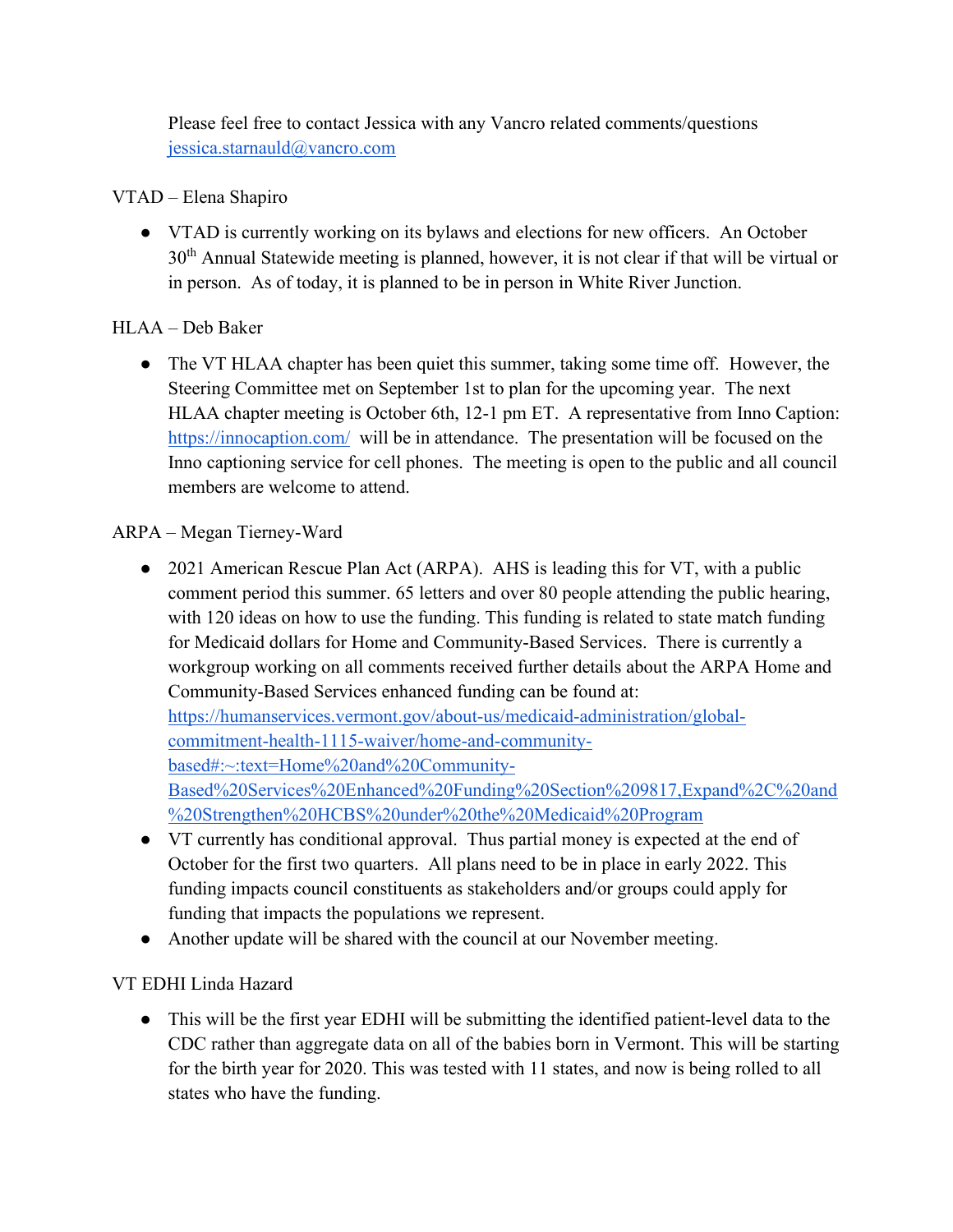#### **D/HH/DB Directors Report – Laura Siegel**

- Julie Porter and Laura co-presented as government representatives at a Stakeholder's meeting yesterday. These stakeholders include but are not limited to, a government relations person from the hospital association, people at DFR, people who are involved with the commercial payers, Blue Cross Blue Shield, etc. This meeting was in relation to the insurance coverage for hearing aids, and via Laura and Julie, sharing the reasons why it is so important and advocating for its coverage via insurance. At this same meeting, Rebecca Chalmers and Celine were there via AARP, Theo Kennedy, and the SILC. These among many other organizations have manned a coalition "Hear Hear Vermont" that's working together to improve hearing health access in Vermont and its main goal is hearing aid coverage. At this meeting, the stakeholders also announced that they got the approval of a grant to hire an actuarial firm to do the actuarial analysis. This will cover the hearing aid analysis plus other analyses for other potential benefits. Rebecca notes that this stakeholders meeting has a need for further transparency with a wider range of advocates and input at the table.
- Laura is also working with the Department of Fish and Wildlife about updating their videos to ensure they are accessible via captioning or have a picture in picture (PIP) with an ASL interpretation. Additionally, like the DMV, they are developing a visor card.
- AHS has partnered with Laura in regards to Deaf and Hard of Hearing accessibility at the state level. Laura is working with AHS as a pilot to model to other state agencies around best practices, policies, and training when working with Deaf/DeafBlind/hard of hearing Vermonters, and interpreters.
- Laura is working with the DOH regarding advice around COVID vaccine providers ensuring staff are using and have access to clear masks and communication cards when working with Deaf/DeafBlind/hard of hearing patients. The DOH is interested in hosting a focus group regarding health for this population of Vermonters. If you know of individuals who might be interested please reach out to Laura.
- Laura is currently drafting a DeafBlind prospectus which will develop an RFP to set up a pilot program for SSP services in Vermont.
- Please be in touch with Laura Siegel directly if you have any comments/questions. [laura.siegel@vermont.gov](mailto:laura.siegel@vermont.gov)

#### **Agenda topic - D/HH/DB Student Services/AOE Grant Discussion**

On July 19, 2021, the Vermont Agency of Education (AOE) awarded a new program to provide consultative services to school teams and families of students (age 3-22) who are Deaf, Hard of Hearing, or DeafBlind (DHHDB). This program will be part of the University of Vermont Center on Disability and Community Inclusion (CDCI) and led by Margaret Overman (Vermont HEARS, LLC) and Darren McIntyre (Vermont I-Team at CDCI). This program, at this point, is being referred to as the School-Age Deaf, Hard of Hearing, and DeafBlind Services Program or, the DHHDB Consulting Program.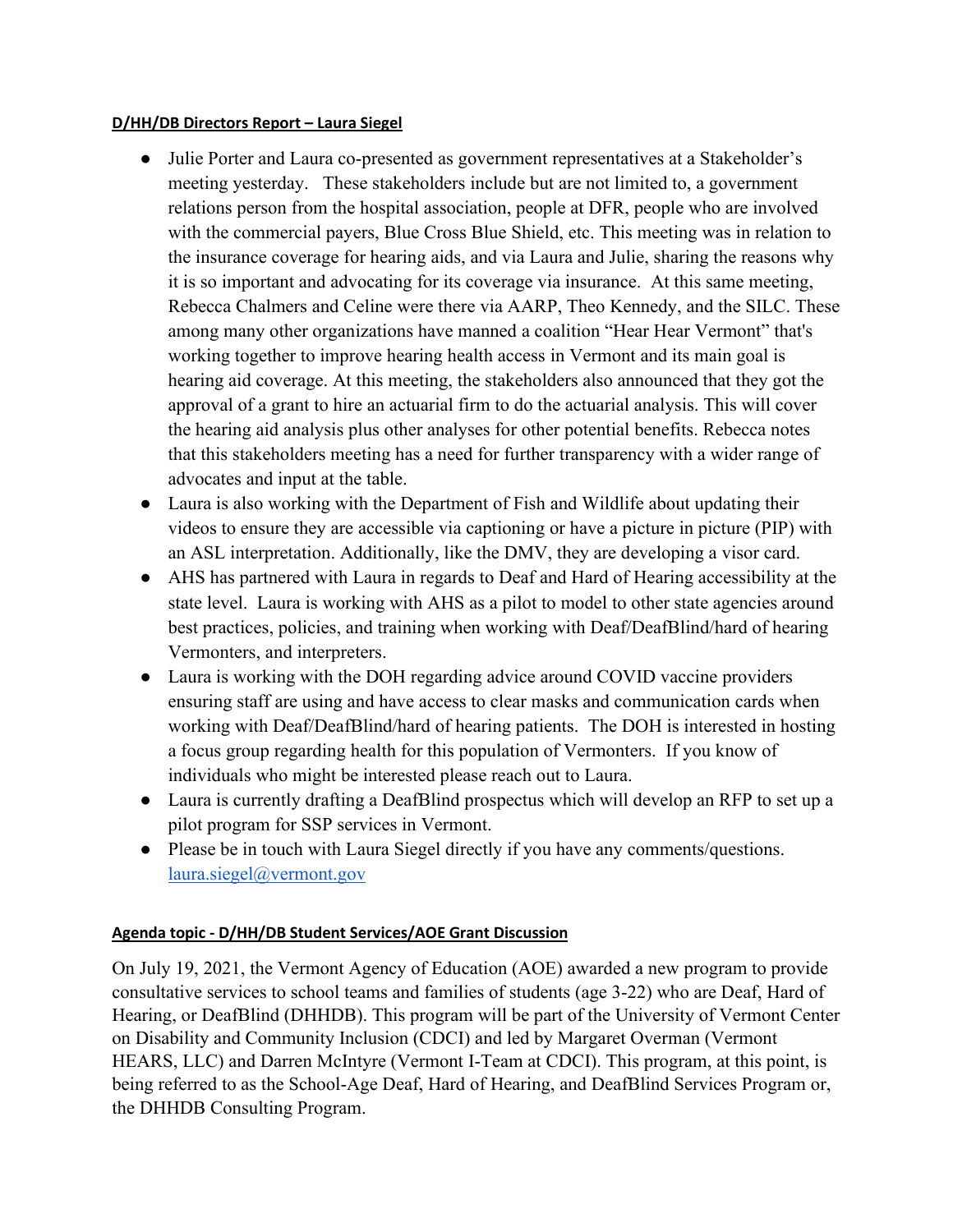Historically 9 East Network applied for this AOE grant, however did not this past grant cycle. This change in service providers has impacted the community greatly with concern and question as to how services will be provided moving forward.

Services for children birth to 3 years old (Parent Infant Program at Nine East) and American Sign Language (ASL) and Bilingual Education Services are not part of the new DHHDB Consulting Program. To fill this gap the University of Vermont Medical Center Vermont Early Hearing Detection and Intervention (VTEHDI) Program volunteered to take on the parent-infant program and the ASL bilingual groups of services.

In mid-August, two community forums were held as an open discussion as to the changes implemented via this grant. The forums were well attended, however, it is clear there is much work left to be done. The community has requested further communication and guidance to clearly see how these changes are impacting the system for Deaf/DeafBlind/hard of hearing children and their parents here in Vermont.

FAQ information sheets have been developed and distributed both by the DHBB Consulting Program and the UVM Vermont Early Hearing Detection and Intervention (VTEHDI) Program. A comprehensive matrix is also in development to share in one document the range, availability, and contacts of services provided to Deaf/DeafBlind/hard of hearing individuals aged birth to 22+ living in Vermont. It is anticipated this matrix will be posted on the DAIL website once complete.

Council members were given an opportunity to ask questions and voice concerns with the representatives at the meeting from the AOE, VTEHDI, and the DHHDB Consulting Program. Representatives in attendance were:

- Chris Kane AOE, Assistant State Director of Special Education [christopher.kane@vermont.gov](mailto:christopher.kane@vermont.gov)
- Alex Langevin AOE, Coordinator of Instructional Strategies [alex.langevin@vermont.gov](mailto:alex.langevin@vermont.gov)
- Linda Hazard VTEHDI [linda.hazard@uvmhealth.org](mailto:linda.hazard@uvmhealth.org)
- Margaret Overman DHHDB Consulting Program [margaret.Overman@uvm.edu](mailto:margaret.Overman@uvm.edu)
- Darren McIntyre DHHDB Consulting Program [DHHDB@uvm.edu](mailto:DHHDB@uvm.edu)

The council's discussion included themes around:

- Process of the grant application development and selection criteria
- Duplicate systems of service providers and streamlined collaboration
- The realities of staffing capacities and expertise
- Referral process for services. What that looks like now and how that can be improved?
- Grant required stakeholder group. What does that look like? How can people get involved?
- Outcomes and reporting of data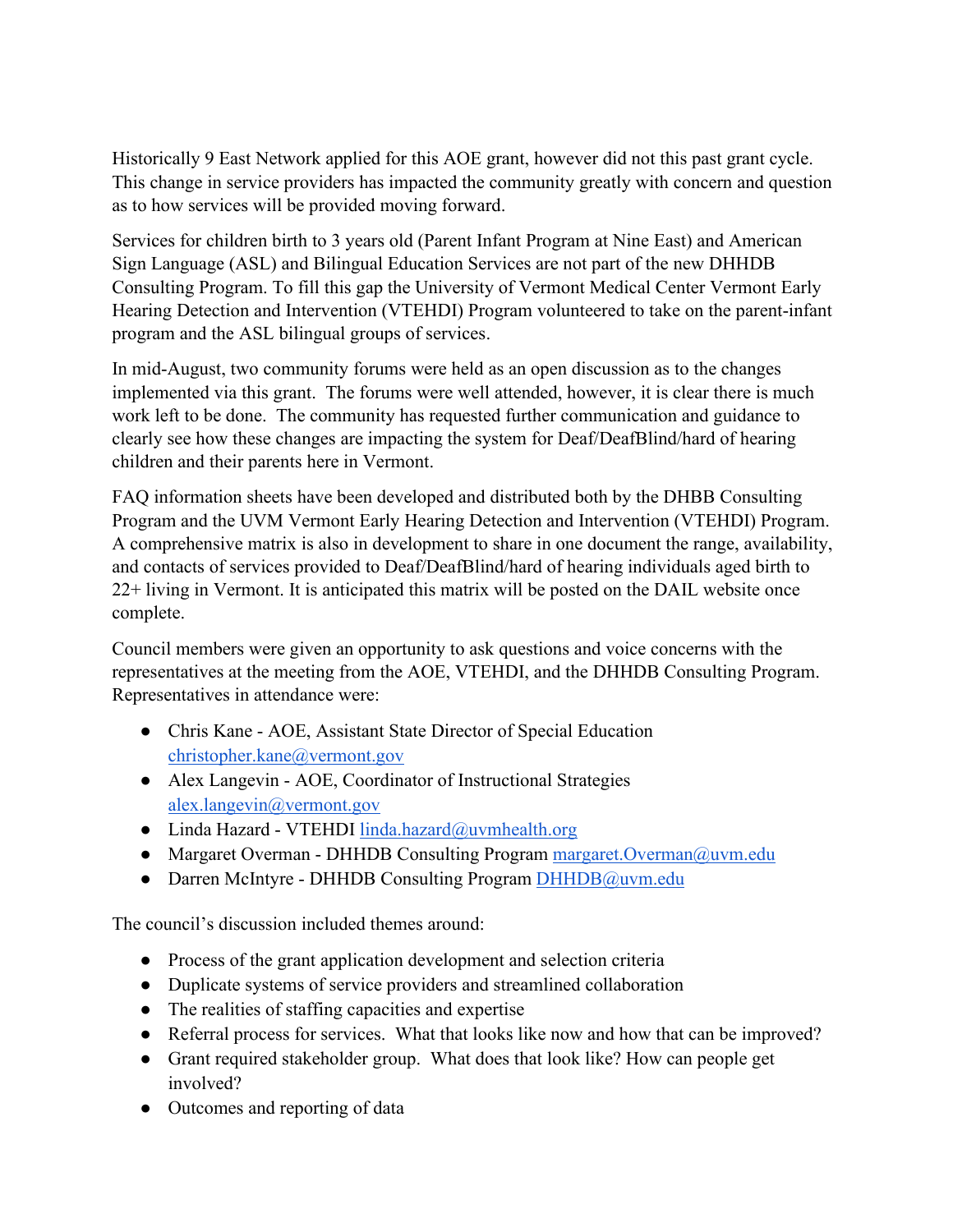- Alternate service providers outside of VTEHDI, and the DHHDB Consulting Program
- Accountability of both service providers and AOE
- Monitoring and oversight of grantees
- Planning for the next grant cycle. How can it be better?

The following questions were left in the chat and will need to be answered.

- Can the AOE address how the state views spending dollars to support the duplicative admin structures to support these 2 different entities?
- If wanted, Audiologists can contact EHDI directly instead of CDCI? When do parents get a chance to voice what they want?
- Do parents know how they can get access to EDHI as well as the UVM CDCI? What is the mechanism for informing the most important stakeholder - the families?
- Do you have a point of contact to have a recurring forum to allow parents/TOD/ Interpreters to have their voice heard and you share updates and what is necessary for them to know with this change?
- The federal agencies face budget challenges every year. EHDI has multi-year grants and it is clearly stated in our Notice of Awards and Agreements that funding is dependent on the federal budget passing. There are years that the funding is less than what is expected. Is this something that can be implemented by the state?

#### **Other Business – 2022 Legislative Report**

This process will need to start soon between Council Co-Chairs Will Pendlebury and Spenser Weppler, Laura Siegel, VT Director of Deaf, Hard-of-Hearing, and DeafBlind Services, and Megan Tierney-Ward, DAIL Deputy Commissioner to identify the reports' topical Outline, priorities, and recommendations.

#### **Public Comment**

There was no public comment

Meeting Adjourned at 12:00 pm ET

**Next meeting:** November 18th, 9:30 am -12 pm ET.